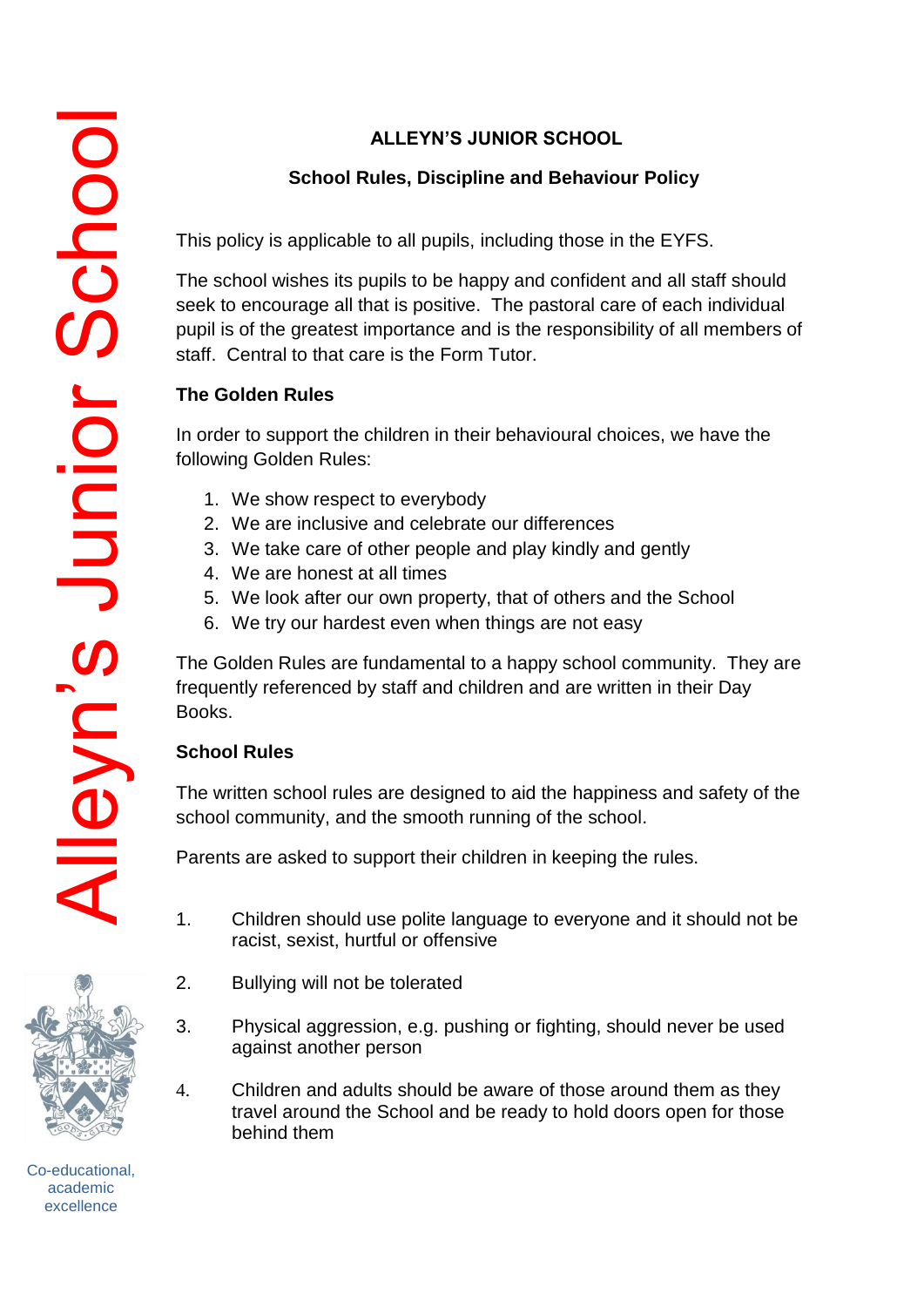- 5 The property of the School or another person should not be vandalised or defaced
- 5. All children wear the full Alleyn's Junior School uniform
- 6. Children may wear small plain stud earrings but no makeup, nail polish or other jewellery
- 7. Hair of shoulder length, or longer, must be tied back with plain red, black or blue accessories
- 8. Food must not be brought in from home, unless required for a school activity. Any food brought into school should be nut, coconut and sesame free and should follow procedures outlined in our Food Allergy Policy. Celebration cakes, biscuits or sweets should not be brought into school.
- 9. Mobile phones must be handed in to the School Office at the beginning of the day and collected from there at the end of the day. Outside of these times, phones must only be used for communicating with home
- 10. Pupils must remain within Junior School grounds unless accompanied or specifically directed by a member of staff
- 11. Bicycles, scooters and skateboards should not be ridden on school grounds
- 12. Children need written permission from their parents to travel independently or accompany younger siblings home
- 16 Children should not need money at school unless for a charitable event
- 17. Playtime toys that encourage collaborative play, eg trading cards and soft balls may be brought to school and are the responsibility of the individual

### **Behaviour and Discipline**

### **When things are going well:**

There is a recognition policy which details the way we recognise and acknowledge good behaviour in school. These include:

- Commendations
- Disposition stickers
- Head's Merits
- House Points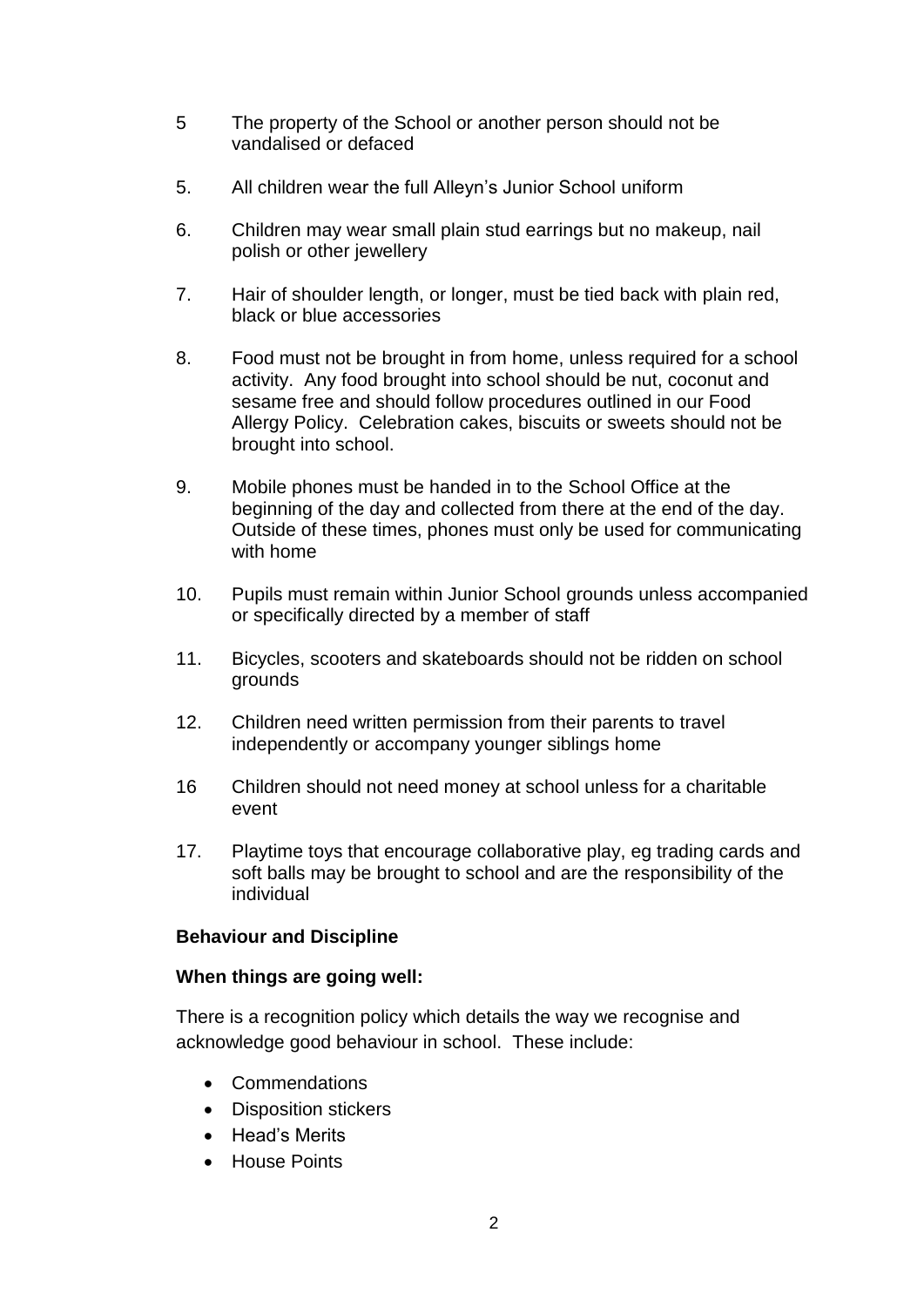- Community Colours
- Awards

# **When things are not going so well:**

Staff should use their professional judgement to handle situations. This may include:

- Making reference to the Golden Rules
- Making pupils aware of the effect of their behaviour
- Outlining the consequences of continued inappropriate behaviour, giving warnings about inappropriate behaviour
- Setting targets
- Imposing sanctions see below

## **Sanctions:**

Sanctions should always be age appropriate. Corporal punishment is not used at Alleyn's Junior School, nor should it ever be used as a threat.

Possible sanctions might include:

- When poor behaviour has resulted in class work not being finished, then this work may be completed at breaktimes or at home
- Keeping a child back at breaktime to discuss their behaviour
- Removal of privileges
- Missed play (see below)
- Informing parents
- Use of a behaviour record (see below)
- Suspension or exclusion from school

In exceptional circumstances, it may be necessary for staff to physically restrain pupils. Where this is the case, staff act within the guidance issued within the Restraint Policy and parents are always informed.

In line with the Equality Act 2010, the school supports pupils with special educational needs and disabilities, in order to help them understand and reflect upon their behaviour. Reasonable adjustments are made, when necessary, with the understanding they follow the school's behaviour policy.

When sanctions are issued, all pupils are supported in improving their behaviour and moving on. This can include:

- Reflecting with the pupil on why they were issued the sanction and how they should have behaved differently
- Talking with their Form Tutor or Deputy Head about how their behaviour has improved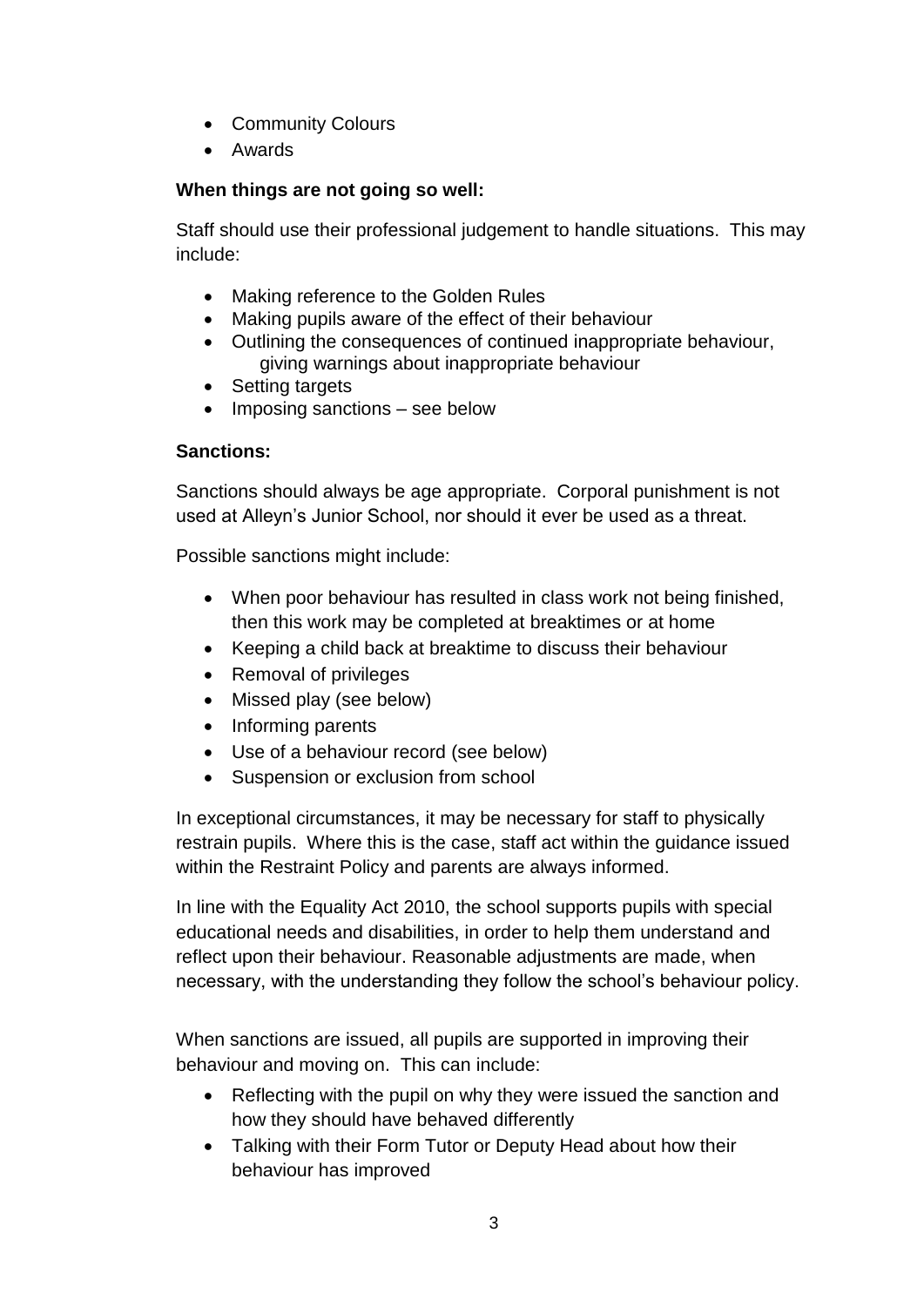- Rewards given for an improvement in behaviour
- Parents informed of an improvement in behaviour
- Drawing a close to discussions when appropriate, so the pupil can move on

## **Liaising with parents and other agencies:**

Parents will be kept informed of any poor behaviour by the Form Tutor, making sure the Deputy Head is aware and that an entry is made on CPOMS. If the Deputy Head has been directly involved, then they will also liaise with the parents, for example if the pupil has received three missed plays in one half term.

If other agencies are involved, then the Deputy Head will lead on these communications with those involved in supporting the pupil.

# **Transition to the next year group:**

As part of our pupil handover sessions, Form Tutors pass on any behavioural concerns to the receiving Form Tutor. They can also access behavioural concerns recorded on CPOMS.

When a pupil moves to a new school, the new school are informed of any significant behavioural concerns that they need to be aware of, including safeguarding information.

# **Recording behavioural concerns:**

Staff should adhere to the following procedures:

## **Missed Play**:

- Missed play is given to Junior children only
- Infant children may have some time out with their Form Tutor if necessary
- Children are to be given a clear warning that if their inappropriate behaviour continues, they will receive a missed play
- Sometimes a warning will not be given, for example fighting, defacing other's property, use of rude language
- If a missed play is given, it is important the staff member takes time to explain to the child the reasons for this missed play and the day this will take place (normally the next lunchtime so it has time to be recorded on the system)
- Staff will update the missed play record on Teacher Pool and then the office staff will update CPOMS and alert Senior Management of the missed play
- The onus is on the child to be ready outside the School Office at 12.30pm to be collected by the member of SMT taking the duty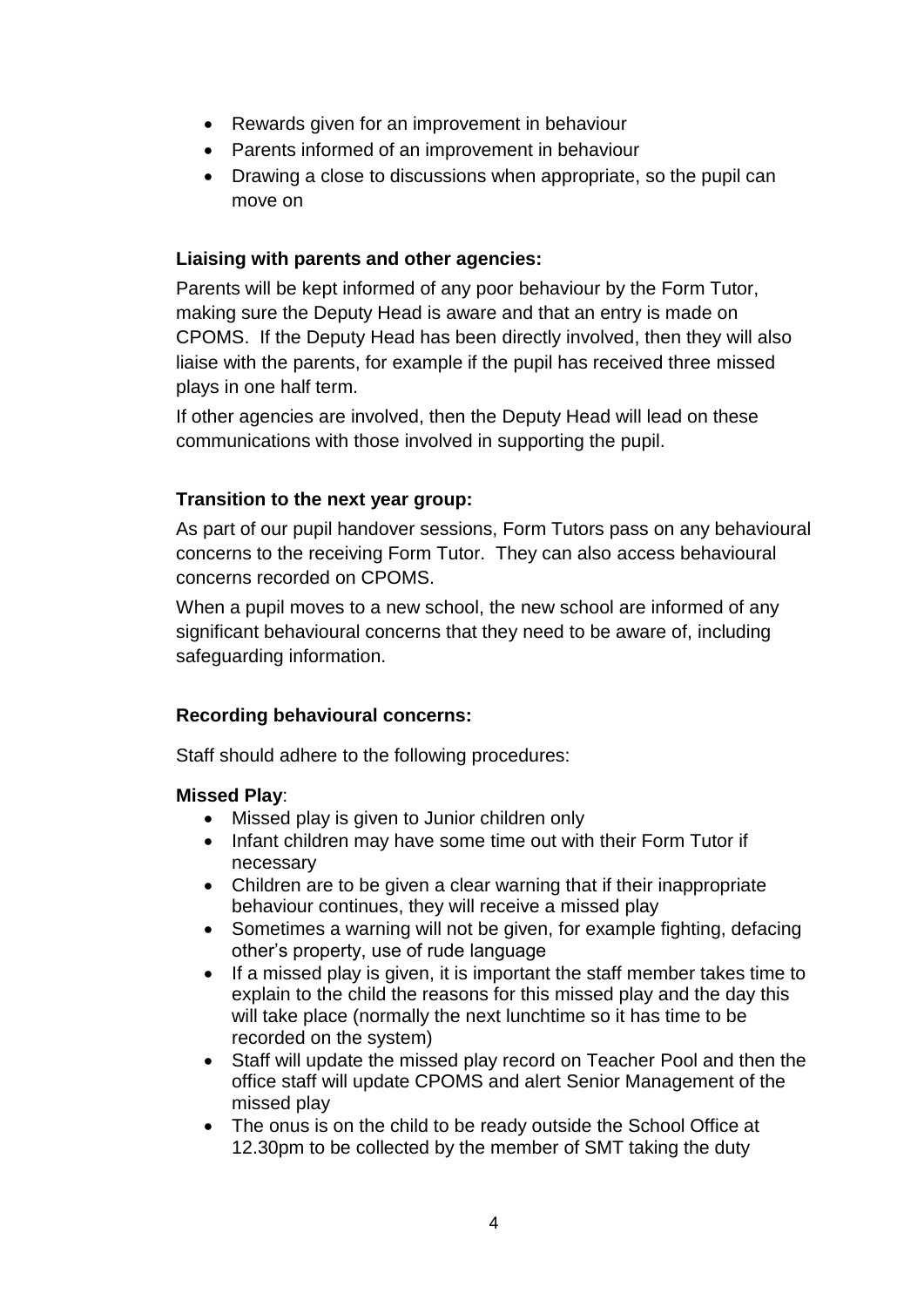- The member of SMT taking the duty will decide the length of the missed play, dependent on the reasons recorded
- This will inform part of the discussion with the child during their missed play
- If a child is issued with three missed plays in one half term, their parents are informed by the Deputy Head
	- o Members of staff meet regularly to discuss consistency of approach for individual pupils.

## **Use of a behaviour record:**

- o In some cases, it may be deemed useful for a child to carry a confidential behaviour record
- o Teachers would record positive and/or negative behaviour
- o This record would be designed by the Form Tutor in consultation with the child's parents and the Deputy Head
- o A weekly review between the child and their Form Tutor should take place
- o The Deputy Head would also meet with the child to discuss and reflect upon the behaviour that led to this sanction

### **Minor Incidents Report Form (MIN):**

- Incidents of misbehaviour that occur in the playground should be recorded in this book held in the School Office
- Ideally, the member of staff dealing with the incident at the time needs to talk to the children involved about their behaviour and actions that are being taken
- The information will then be recorded on CPOMS as a behavioural concern
- This information will be circulated to the relevant staff members including the Deputy Head
- Form Tutors should then pick up on these incidents and discuss them with the child, including any sanctions

Minor Incidents occurring in other situations (such as the classroom) should be responded to appropriately by the member of staff concerned and recorded on CPOMS. The Form Tutor and Deputy head should be alerted to this entry.

## **Serious Incidents (SIN):**

- If it is felt that a disciplinary matter is of a more serious nature, staff should meet with the Head, Deputy Head or Head of Infants and an appropriate sanction discussed
- The Head is kept informed and maintains a record of Serious Incidents (SIN)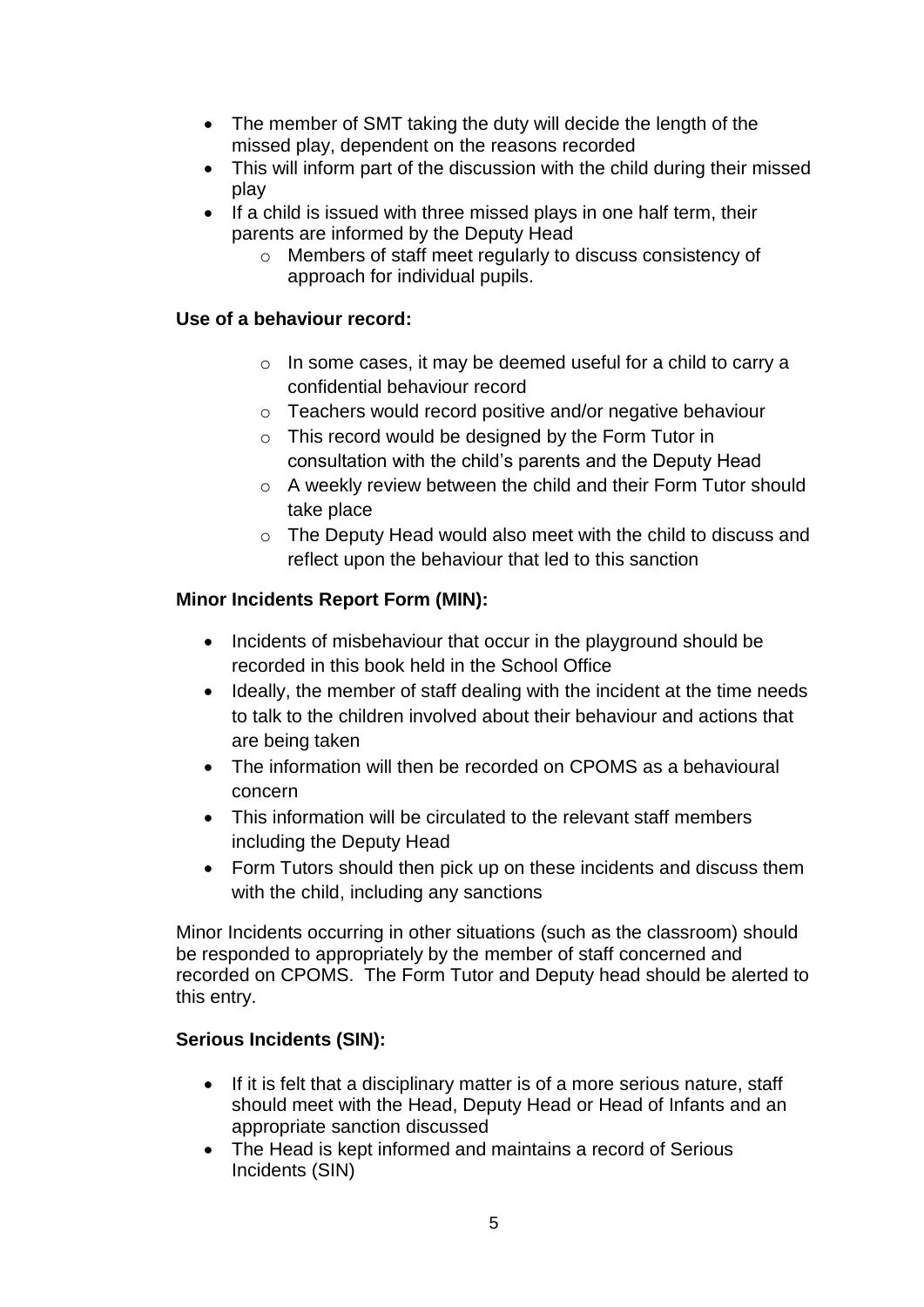- If a situation arises that needs immediate action, then the Deputy Head or Head should be sought
- Records are kept in the pupil's file and on CPOMS as well as in a Serious Sanction Log

Poor behaviour may be cumulative, it may be thoughtless, or it may be a deliberate act. As such, each case of continued, serious, wilful poor behaviour should be addressed fully and will involve both the Head, the Deputy Head and the child's parents.

Should poor behaviour continue to remain a difficulty for the child other courses of action may be necessary.

### **Temporary exclusion from school:**

- It may be necessary that a child is suspended from school for a period of time, due to their behaviour or making a malicious accusation against staff, for example
- The Deputy Head will lead on the investigation, speaking to all pupils and staff involved
- Parents are kept informed, so long that this does not impede investigations
- When the investigation is complete, the Deputy Head will report their findings to the Head
- The parents of the child will be invited into school for a discussion about the incident
- The Head will let the parent know of the decision made about the sanction and the follow up details (precise day, work to be set etc)
- The child, with their parents, should meet with the Head when they return after the suspension to support the child's return
- The focus of their return will be on forgiveness and reconciliation

### **Permanent exclusion from school:**

- A pupil may be permanently excluded at any time if the Head is reasonably satisfied that the conduct of the pupil or parent (whether on or off School premises and in or out of term-time) has been significantly prejudicial to good order or school discipline or to the reputation of the School, or if for some other reason the continued presence of the pupil or parent is incompatible with the interests of the **School**
- The Head will inform parents of the decision permanently to exclude. Parents who seek to challenge or complain about the decision of the Head about an exclusion should refer to the School's Complaints Policy. Further information may be found in the Standard Terms & Conditions.